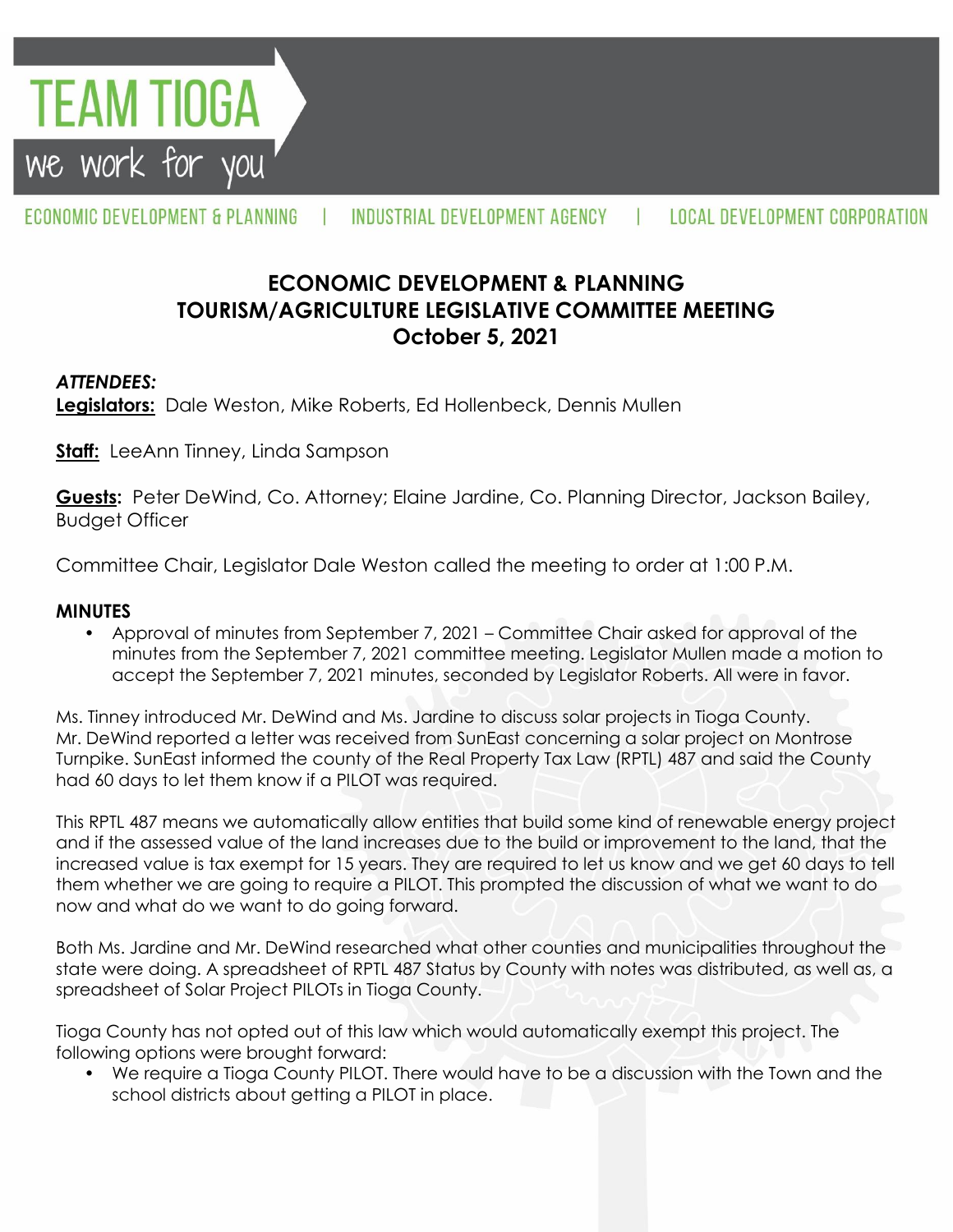- We can start the process of opting out of 487. If we do that, we have to pass a local law. We do not have enough time to do that to address the SunEast project, however, we can do that for future projects.
- Ms. Tinney reported that SunEast previously presented a PILOT to the IDA and the IDA was not interested because it does not add jobs and they were going to do the project anyway. However, given this situation as it stands now, the IDA would be in the position to pass the inducement resolution, set a public hearing and in November approve the PILOT if that is how the County would like them to proceed. The fact that SunEast would not be paying taxes, it's possible they would move forward with the PILOT now, but this will have to go before the board at the meeting tomorrow night.

A general discussion followed. Mr. DeWind reported the law was developed as an incentive for these types of projects. In some counties, the IDA takes care of all these PILOTs, in other counties the PILOTs are handled locally; both would have rules and standard processes in place. Counties have per megawatt hour fixed charges for the PILOT. Ms. Jardine added that some counties adjust the scale depending on agricultural farmland. If there is more impact to farmland the payment goes up and with less impact to farmland or if no prime farmland is impacted the payments go down. The lowest payment found was \$5,000.00 per megawatt.

After the discussion, it was decided to wait until the IDA meeting and see what their decision is.

- If the IDA agrees to move forward with the PILOT for the SunEast Project, the committee will meet again to discuss how to handle solar projects in the future; keeping 487 in place or opting out of it.
- If the IDA decides not to move forward with the PILOT, this committee will meet again to discuss how to handle the SunEast Project, as well as, other solar projects in the future.

## **TIOGA COUNTY SOIL & WATER: Wendy Walsh –** Ms. Walsh was not in attendance**.**

**ECONOMIC DEVELOPMENT & PLANNING (ED&P): LeeAnn Tinney** – Agenda, attachments and highlights previously emailed.

Ms. Tinney started the meeting with a discussion regarding the resolution listed below: J14-Authorization to Create Full time Education Workforce Coordinator ED&P. Ms. Tinney added this is the reason Mr. Bailey, the County Budget Officer, is present. The resolution is regarding the hire of the Education Workforce Coordinator position as a County employee. Ms. Tinney explained that this began with the Workforce Pipeline Strategy. Following are the events that took place:

- It was determined that a point person to act as a liaison between school districts/BOCES and local businesses was needed. The idea is to work toward positioning our high school students who may not be going to college, to enter the workforce with the necessary skills that our local employers are looking for.
- The next step was to find a local grant source to fund this position. The Hooker Foundation liked this project and committed to providing \$100,000.00 a year for three (3) years to support this Education Workforce Coordinator position.
- It was decided to hire a contracted employee through the IDA. The IDA would oversee the position and the grant funds would go through the IDA.
- The job was posted and several responses came in. After interviewing a couple of candidates, one of them stood out. Unfortunately, the top candidate was employed by Cornell and was part of the NYS Retirement System and did not want to give up that benefit. This was a deal breaker and the position was not filled.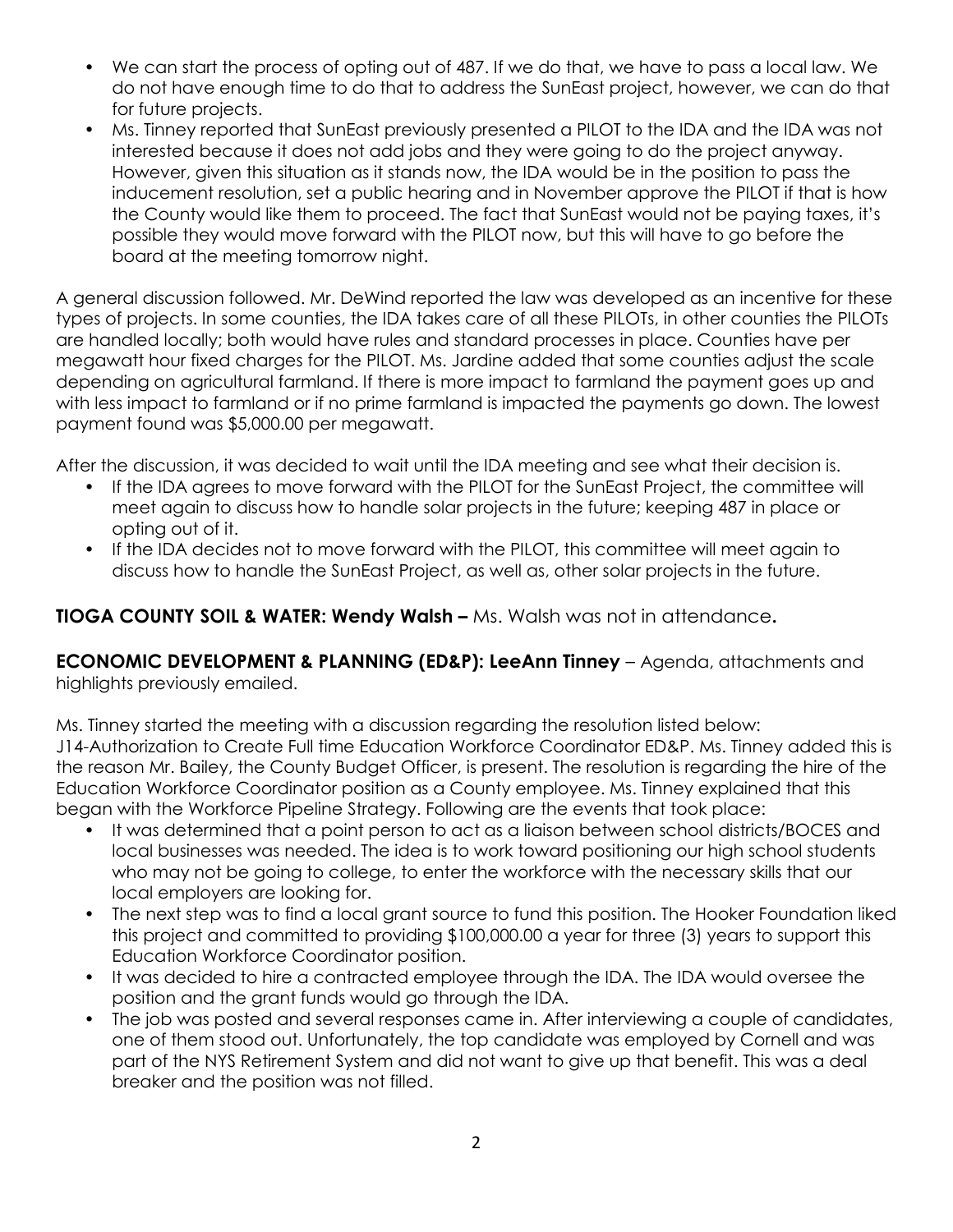• The steering committee then decided that providing benefits would bring in more responses and would make the hiring process more successful.

After exploring several options, the two best options follow:

- Hire this person as a County employee with benefits; funded by way of the grant to be reviewed after three (3) years.
- Hire this person as a W-2 employee of the IDA, not a part of the NYS retirement system, but does include benefits.

After three (3) years, the intent is to get buy in from the school districts and local employers. If that doesn't happen, the position goes away.

Ms. Tinney stated this resolution is being presented to find out if this committee would have any interest in supporting the Education Workforce Coordinator position that would add to the head count for the ED&P Department.

After a short discussion, the conclusion was that as long as the position is funded by the grant money, and if after three (3) years is not supported by the school districts or local employers that this position goes away, the committee was in agreement to move this resolution forward.

Legislator Mullen asked what metrics are to be used to see if this is successful. Ms. Tinney responded that the steering committee for this project has been working on putting metrics together to measure the success of this position.

Ms. Tinney reported this is also on the agenda for discussion at the IDA meeting tomorrow.

Following are the Director's Highlights:

**Meetings Attended** – Ms. Tinney reported the following meetings attended:

- Tioga County Chamber of Commerce Board
	- o Sabrina Henriques- New President/CEO hired; starting October 12th.
- Tioga County IDA
- Tioga County LDC
- Education Workforce Coordinator Steering Committee
	- o IDA vs County Discussed earlier in the meeting.
- Greater Valley Chamber of Commerce Annual Dinner
	- o Dr. Eric Knolles was honored as the Business Person of the Year.
	- o Assemblyman Christopher Friend was at the dinner to present to Dr. Knolles.
- Finger Lakes Wine Country
- NYSAC Seminar
- Tioga County Department Head Real Colors Training
- Regional Council
	- o Executive Committee- CFA and DRI scoring has begun. There is another round of DRI this year; \$10M will be awarded to two communities in the Southern Tier. There three applications: Ithaca, Endicott and Norwich.
	- o Full Board Approvals
- Municipality Visits
	- o Village of Owego
		- **Board Meeting**
		- Planning Board
- Business Visits
	- o Upstate Shredding
		- New signage An agreement was made with the IDA, V&S and Upstate Shredding for a new sign at Corporate Drive.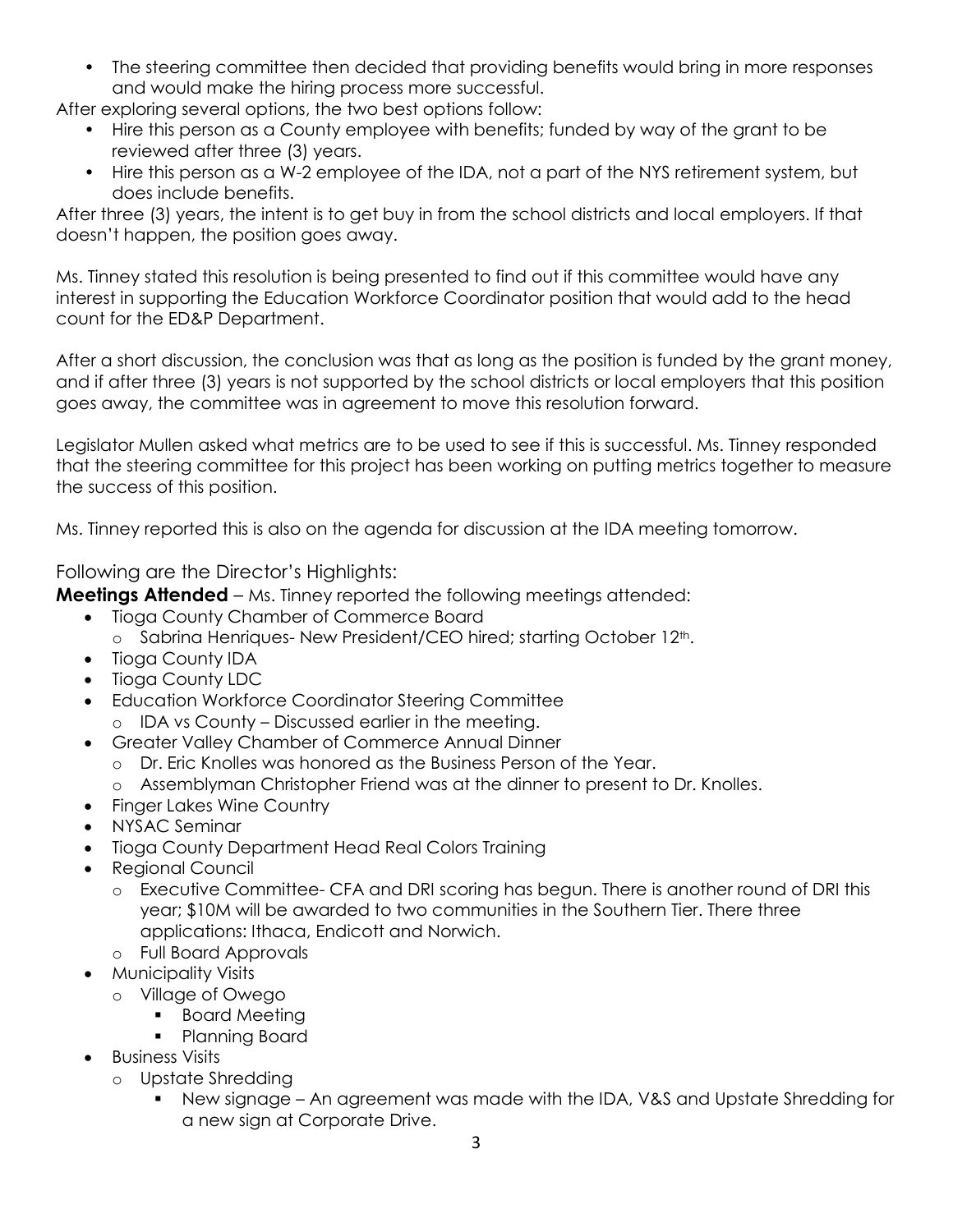- Land purchase Mr. Weitsman wants to start a crypto currency mining venture in Tioga County and needs about 2 acres of land with adequate power supply. If NYSEG can confirm the electric capacity, Mr. Weitsman is looking at the parcel on Corporate Drive and is interested in buying a couple of acres. Ms. Tinney reported reaching out to Gary Hammond, Public Works Commissioner, and asked if he'd be okay with the sale of a couple of those acres. Mr. Hammond expressed concern regarding the swale that runs through there that needs to be maintained and requested a drawing of the area that Mr. Weitsman is interested in. Ms. Tinney has made that request. Once the information is collected, Ms. Tinney will come a back to this committee. The appraisal done in 2014 was for \$50,000.
- o Apalachin Hotel- The owners are looking to do something with the old Blue Dolphin.
- Presentations
	- o Ms. Tinney presented at the NYS Commercial Realtors Association on September 10<sup>th</sup>.

#### **Department Highlights**

- Village of Owego
	- o DRI (18 projects)- Ongoing
		- **Coburn Library-Project completed; Ribbon Cutting event was held.**
	- o NY Main Street, Owego (5 projects)- North Avenue; ongoing.
	- o Owego Gardens 2
		- **Tank construction has begun.**
- Village of Nichols
	- o USDA Shared Services- Sweeper/Vacuum Truck has been ordered. Legislator Roberts asked what the match was. Ms. Tinney will research and let him know.
- RESTORE NY
	- o Owego and Waverly projects nearing completion Working on final paperwork.
- Land Bank
	- o Temple and Liberty LLC
		- **Local Approvals** 
			- County 239 Review- Completed and recommended for approval.
			- \* Village of Owego Planning Board-Met last week; a very long meeting. The Public Hearing closed at 11:30 with no decision made. It was tabled for the environmental review and any possible recommendations for their October meeting. Ms. Tinney reported there was a push by the Village to reenact the compensatory storage requirement for the flood management law, however it looks like they don't have the votes to bring it back. This would have been a challenge for the developer. We are working with the developer to solve a \$14M funding gap to help move this project forward.

• Village of Owego Zoning Board of Appeals- This is the next step for this project. Ms. Tinney reported that we will know by the end of October if this project makes it through the local approval process.

- Tenant Relocations All but one has been successfully relocated.
- Property Purchases (5) The balance of the properties have been purchased; all 13 properties are now in the name of the Land Bank which ultimately will be sold to Ithaca Neighborhood Housing Services.
- American Rescue Plan Act (ARPA) Funds The following funding requests have been made:
	- o Land Bank- \$500,000 Opportunity for projects outside the Village of Owego or Village of Waverly.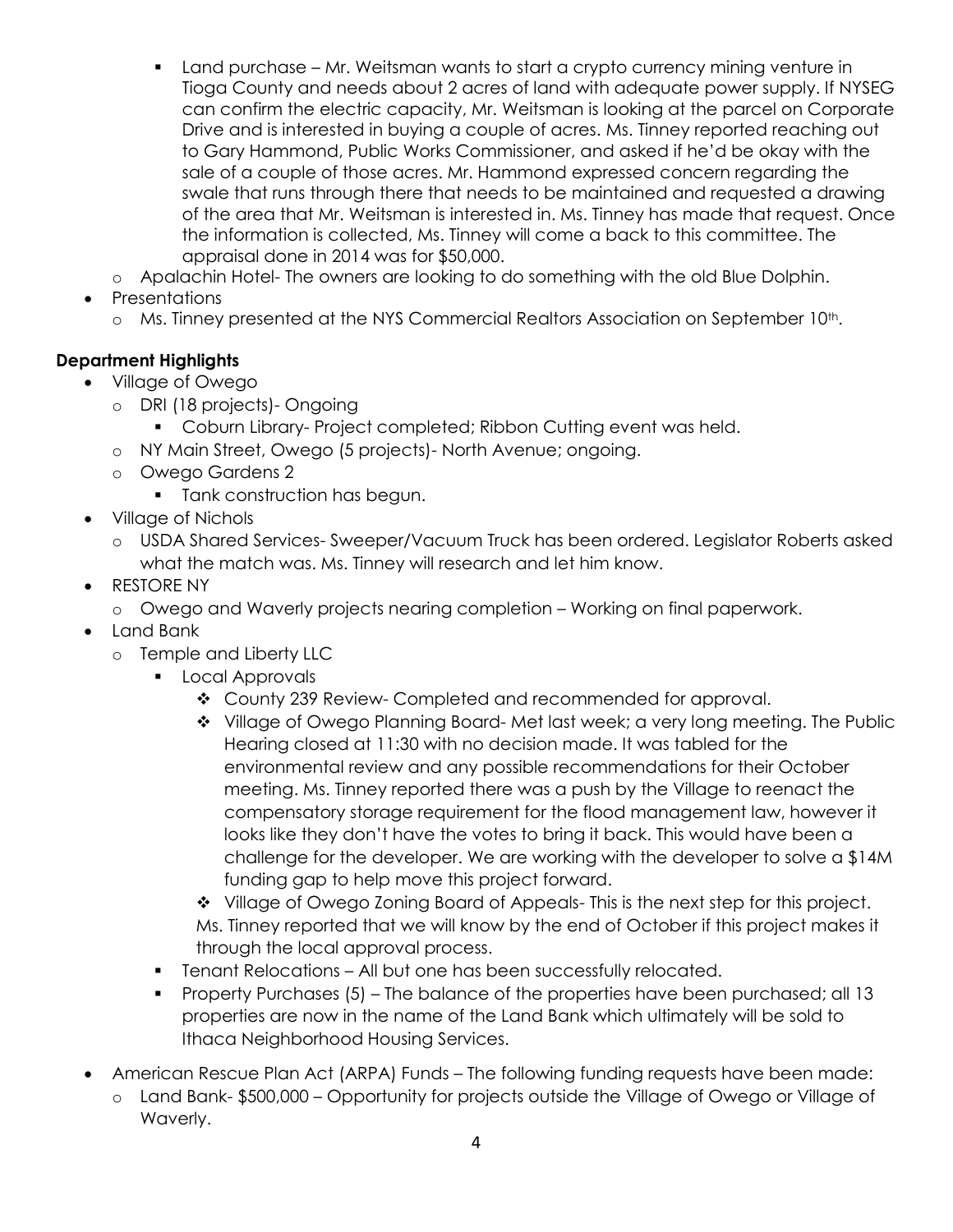- o Broadband- \$750,000 Opportunity in the Town of Nichols to extend fiber to unserved and underserved homes; 350 addresses have been identified within the opportunity zone; looking to partner with investors for an internet service provider.
- o Tourism- \$100,000 Ms. Maffei has a plan for these funds.
- o Mapping (ortho imaging)- \$200,000 Legislator Roberts inquired why this isn't under the GIS Department. Ms. Tinney will look into and get back to Legislator Roberts.
- o Code Enforcement- \$300,000 Off the table at this point.
- Community Development Ms. Ortu continues to work on the following:
	- o Tioga County Non-Profit Network
	- o REAP
	- o Tioga County Foundations Coalition
	- o Waverly Glen Park
	- o Elks Capital Project
	- o Leadership Tioga- Ms. Ortu will be the facilitator, if the class is able to begin. It depends on Covid #'s.
- Workforce
	- o Workforce Pipeline Development Study- Implementation
		- **Education Workforce Coordinator** 
			- $\triangle$  County employee vs. Contract employee Discussed earlier in the meeting.
- Economic Development Ms. Schnabl continues to work on the following:
	- o DRI Project administration
	- o NYMS Project Administration- Owego and Candor
	- o Solar Project Mapping
	- o GIS Mapping Activities
	- o State Lead Responses
	- o Ag
		- **Ag Value Chain Implementation Team**
		- **Agricultural Resource Group**
- Planning Ms. Jardine continues to work on the following:
	- o 239 Reviews ( 3 )
		- County Case 2021-021: Town of Owego- Site Plan review; Nikos Automotive addition; recommended approval.
		- County Case 2021-022: Village of Owego, Site Plan Review Floodplain Special use Permit and Area Variances; INHS housing project; recommended approval. Legislator Roberts asked if a traffic study has been done where Nikos Automotive is, reporting the intersection is bad right there. Ms. Tinney will check into and get back to Legislator Roberts.
	- o ST8 CEDS- ARPA Build Back Better Program- We have submitted to ST8 for consideration of ARPA money to encourage renewable energy programs. We are hopeful for buy in from Lockheed Martin, Pros Project Environmental and one other.
	- o ARC application final reviews- We have the number one rated project with our Education Workforce Coordinator; looking for additional funding through ARC for that project.
	- o Uniform Building Permit and Inspection Fee Schedule Report- final draft Part of the Code Enforcement Study identified that the fee schedules for all our municipalities were different. It is a recommendation to have uniform fees collected related to building permits and inspections. The study is in final draft form. Ms. Tinney could share it, upon request.
	- o Presentations Ms. Jardine had made the following presentations: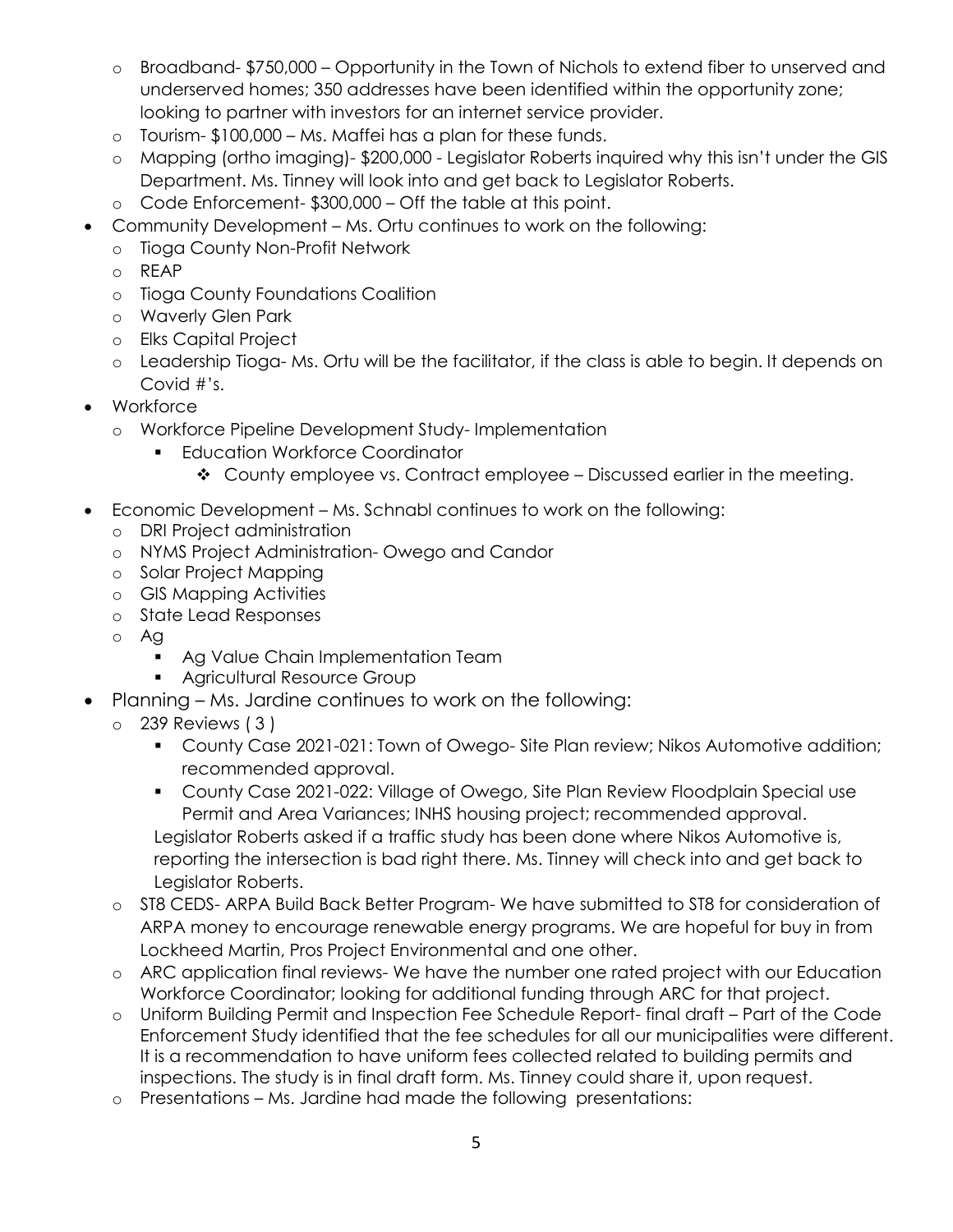- Marijuana Regulation and Taxation Act (MRTA) Making sure the municipalities understand what is required of them, what the implications are and any steps they need to take.
	- ❖ Village of Waverly
	- ❖ Town of Tioga
- **Grants** 
	- o Potential (11)
		- **Temple and Liberty LLC- affordable housing**
		- **Village of Owego- CDBG, Housing Rehab**
		- **NYS HCR Community Investment Fund**
		- **CDBG CARES Act-Small Business Support**
		- **Candor EMS, Tioga State Bank Foundation**
		- **Tioga County-2021/2022 (Phase II)**
		- Home Central, ESD Capital grant
		- **Exergreen Cemetery-Mildred Faulkner Truman**
		- **REAP- Owego Elks, Hooker Foundation**
		- **Tioga Terrace- Hooker Foundation**
		- **Village of Waverly- Waverly Glen Park, Hooker Foundation**
	- o Pending (16)
		- **Racker- USDA/CDBG Neighborhood Depot**
		- **Town of Richford- Senator Schumer, town hall**
		- **REAP- NPS Historic Preservation Subgrant Program**
		- **TCIDA-ARC- Education Workforce Coordinator**
		- **Tioga County-2020/2021 Phase III**
		- Tioga County-2021/2022 Phase I
		- **CPSI- CFA, ESD Planning grant, incubator plan**
		- **TC IT- CFA LGE, shared services Owego/Candor**
		- **Village of Waverly-ESD Planning, Economic Analysis**
		- **Town of Richford- FEMA (engineering of railroad stream crossing)**
		- **Village of Owego- OPRHP, OPD building restoration**
		- Nelson Development; 48-50 Lake St- ESD Capital grant
		- **EXEC** Carantouan Greenway- waterfront trail, TSB Foundation
		- **REAP- Owego Elks, Les Wagner Foundation**
		- **REAP, Owego Elks, TSB Foundation**
		- **Evergreen Cemetery-TSB Foundation**
	- o Active (27)
		- **Village of Owego- RESTORE NY, Briggs/Awad**
		- **•** Village of Owego- Downtown Revitalization Initiative
		- **Village of Waverly-NYS Parks, Waverly Glen Park**
		- **Village of Waverly- RESTORE NY, Twigg**
		- **REAP- USDA, Public Well (equipment)**
		- **TCPDC- Enterprise Community Partners (land bank funds)**
		- **Village of Owego-Main Street (CFA)**
		- **Midwestern Pet Foods (CFA)**
		- **Racker (CFA)**
		- Raymond Hadley (CFA)
		- **The Stude Stude Communism** Town of Richford- SAM, Assemblyman Friend (highway equipment)